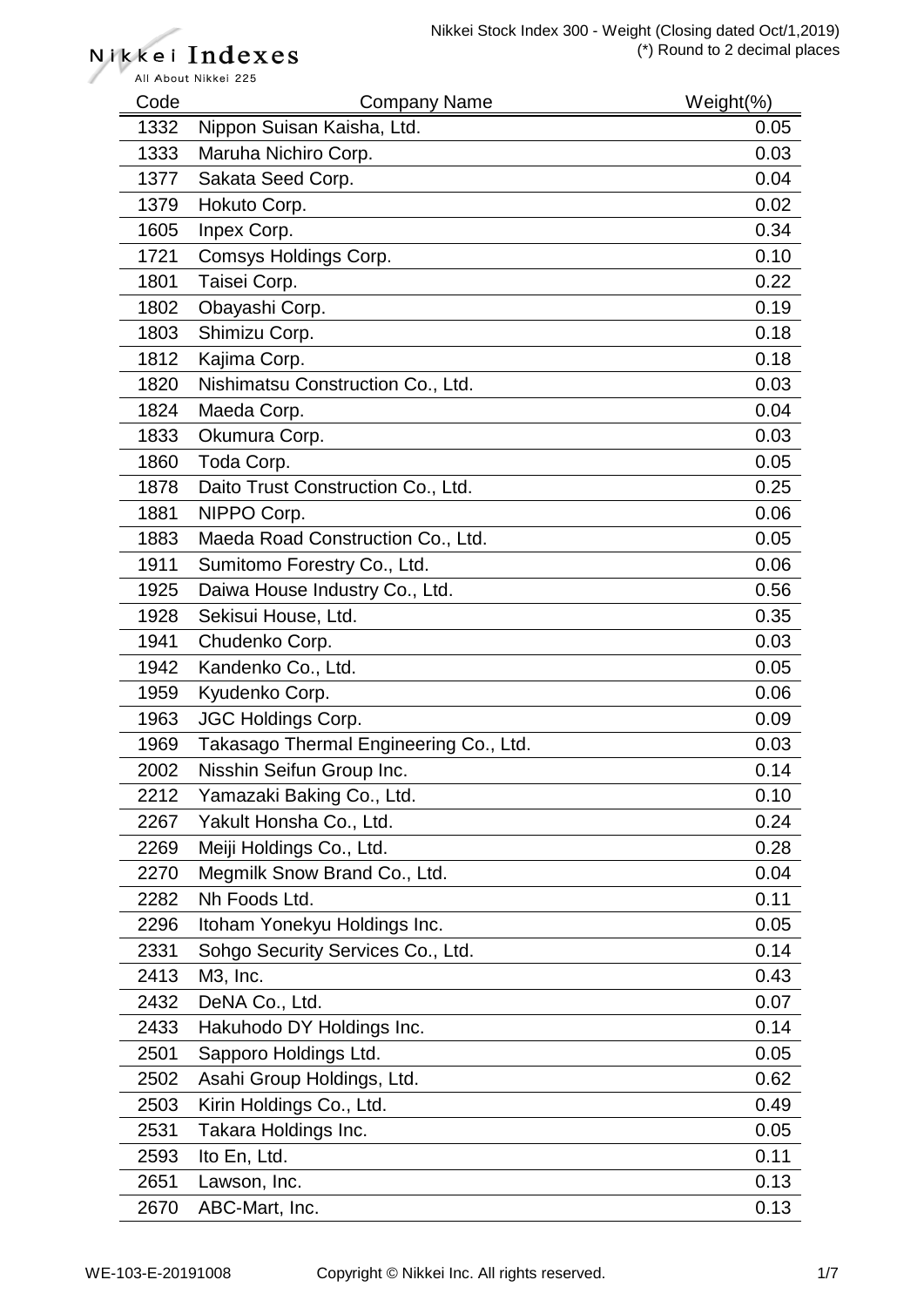| Code | <b>Company Name</b>                | Weight $(\%)$ |
|------|------------------------------------|---------------|
| 2768 | Sojitz Corp.                       | 0.10          |
| 2801 | Kikkoman Corp.                     | 0.24          |
| 2802 | Ajinomoto Co., Inc.                | 0.27          |
| 2809 | Kewpie Corp.                       | 0.09          |
| 2810 | House Foods Group Inc.             | 0.10          |
| 2871 | Nichirei Corp.                     | 0.08          |
| 2897 | Nissin Foods Holdings Co., Ltd.    | 0.20          |
| 2914 | Japan Tobacco Inc.                 | 0.76          |
| 3003 | Hulic Co., Ltd.                    | 0.18          |
| 3086 | J. Front Retailing Co., Ltd.       | 0.08          |
| 3099 | Isetan Mitsukoshi Holdings Ltd.    | 0.08          |
| 3101 | Toyobo Co., Ltd.                   | 0.03          |
| 3382 | Seven & i Holdings Co., Ltd.       | 0.87          |
| 3401 | Teijin Ltd.                        | 0.10          |
| 3402 | Toray Industries, Inc.             | 0.31          |
| 3405 | Kuraray Co., Ltd.                  | 0.11          |
| 3407 | Asahi Kasei Corp.                  | 0.36          |
| 3436 | SUMCO Corp.                        | 0.10          |
| 3591 | Wacoal Holdings Corp.              | 0.05          |
| 3626 | TIS Inc.                           | 0.13          |
| 3659 | Nexon Co., Ltd.                    | 0.28          |
| 3861 | Oji Holdings Corp.                 | 0.13          |
| 3863 | Nippon Paper Industries Co., Ltd.  | 0.05          |
| 3941 | Rengo Co., Ltd.                    | 0.05          |
| 4005 | Sumitomo Chemical Co., Ltd.        | 0.19          |
| 4061 | Denka Co., Ltd.                    | 0.06          |
| 4063 | Shin-Etsu Chemical Co., Ltd.       | 1.18          |
| 4091 | Taiyo Nippon Sanso Corp.           | 0.22          |
| 4114 | Nippon Shokubai Co., Ltd.          | 0.06          |
| 4118 | Kaneka Corp.                       | 0.06          |
| 4151 | Kyowa Kirin Co., Ltd.              | 0.26          |
| 4182 | Mitsubishi Gas Chemical Co., Inc.  | 0.08          |
| 4183 | Mitsui Chemicals, Inc.             | 0.12          |
| 4186 | Tokyo Ohka Kogyo Co., Ltd.         | 0.04          |
| 4188 | Mitsubishi Chemical Holdings Corp. | 0.28          |
| 4202 | Daicel Corp.                       | 0.07          |
| 4204 | Sekisui Chemical Co., Ltd.         | 0.19          |
| 4208 | Ube Industries, Ltd.               | 0.06          |
| 4217 | Hitachi Chemical Co., Ltd.         | 0.18          |
| 4307 | Nomura Research Institute, Ltd.    | 0.38          |
| 4324 | Dentsu Inc.                        | 0.26          |
| 4452 | Kao Corp.                          | 0.92          |
| 4502 | Takeda Pharmaceutical Co., Ltd.    | 1.40          |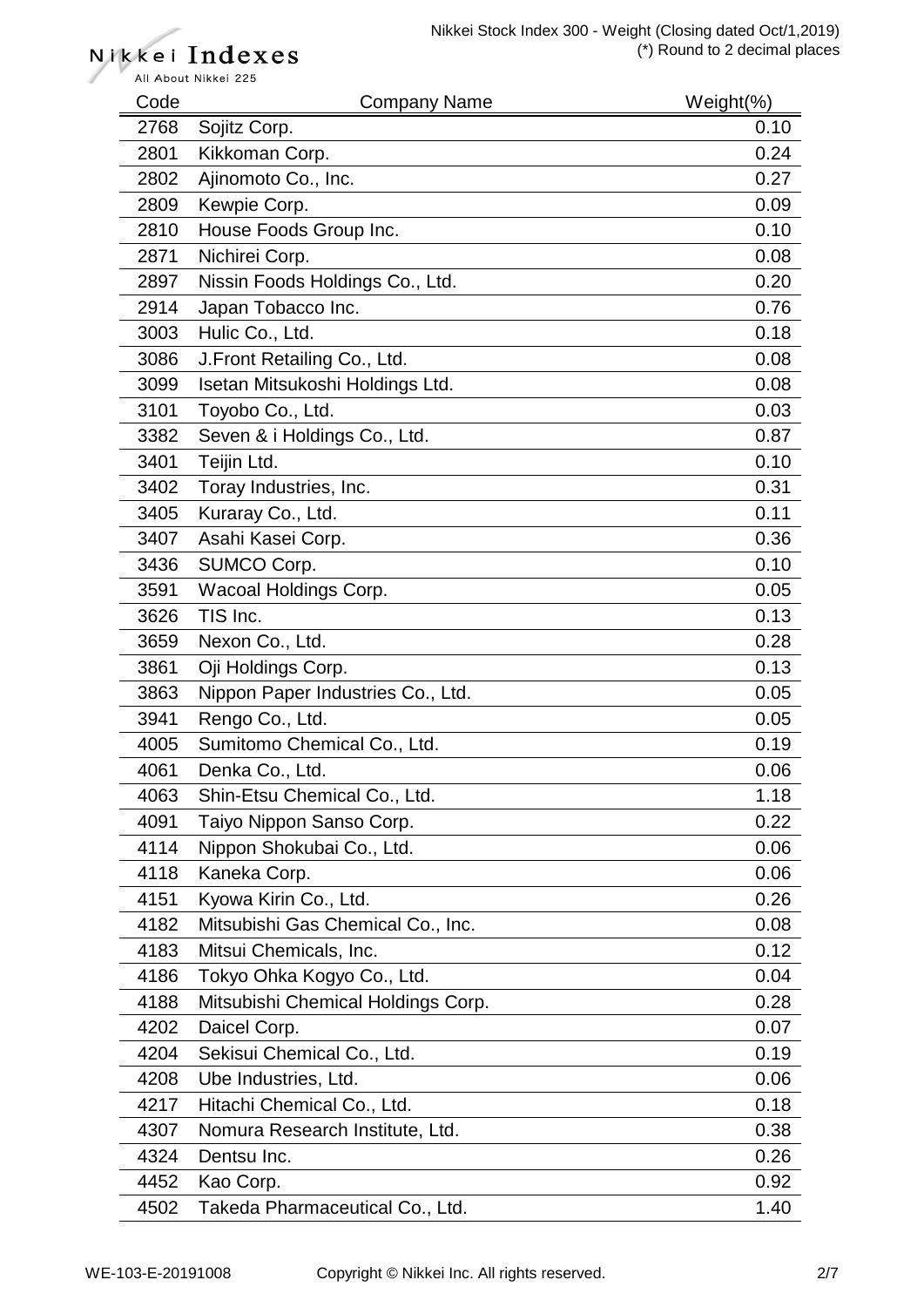| Code | <b>Company Name</b>                      | Weight $(\%)$ |
|------|------------------------------------------|---------------|
| 4503 | Astellas Pharma Inc.                     | 0.68          |
| 4507 | Shionogi & Co., Ltd.                     | 0.46          |
| 4508 | Mitsubishi Tanabe Pharma Corp.           | 0.16          |
| 4519 | Chugai Pharmaceutical Co., Ltd.          | 1.09          |
| 4523 | Eisai Co., Ltd.                          | 0.39          |
| 4543 | Terumo Corp.                             | 0.61          |
| 4544 | Miraca Holdings Inc.                     | 0.03          |
| 4568 | Daiichi Sankyo Co., Ltd.                 | 1.09          |
| 4578 | Otsuka Holdings Co., Ltd.                | 0.55          |
| 4581 | Taisho Pharmaceutical Holdings Co., Ltd. | 0.16          |
| 4612 | Nippon Paint Holdings Co., Ltd.          | 0.44          |
| 4631 | DIC Corp.                                | 0.07          |
| 4634 | Toyo Ink SC Holdings Co., Ltd.           | 0.04          |
| 4661 | Oriental Land Co., Ltd.                  | 1.40          |
| 4684 | Obic Co., Ltd.                           | 0.29          |
| 4689 | Z Holdings Corp.                         | 0.36          |
| 4704 | Trend Micro Inc.                         | 0.17          |
| 4716 | Oracle Corp. Japan                       | 0.28          |
| 4732 | USS Co., Ltd.                            | 0.16          |
| 4739 | Itochu Techno-Solutions Corp.            | 0.16          |
| 4755 | Rakuten, Inc.                            | 0.37          |
| 4768 | Otsuka Corp.                             | 0.19          |
| 4901 | Fujifilm Holdings Corp.                  | 0.58          |
| 4902 | Konica Minolta, Inc.                     | 0.09          |
| 4911 | Shiseido Co., Ltd.                       | 0.81          |
| 4912 | Lion Corp.                               | 0.15          |
| 5019 | Idemitsu Kosan Co., Ltd.                 | 0.22          |
| 5020 | JXTG Holdings, Inc.                      | 0.39          |
| 5101 | The Yokohama Rubber Co., Ltd.            | 0.09          |
| 5108 | Bridgestone Corp.                        | 0.77          |
| 5110 | Sumitomo Rubber Industries, Ltd.         | 0.08          |
| 5201 | AGC Inc.                                 | 0.18          |
| 5202 | Nippon Sheet Glass Co., Ltd.             | 0.01          |
| 5214 | Nippon Electric Glass Co., Ltd.          | 0.06          |
| 5233 | Taiheiyo Cement Corp.                    | 0.09          |
| 5332 | <b>TOTO Ltd.</b>                         | 0.17          |
| 5333 | NGK Insulators, Ltd.                     | 0.12          |
| 5401 | Nippon Steel Corp.                       | 0.34          |
| 5406 | Kobe Steel, Ltd.                         | 0.05          |
| 5411 | JFE Holdings, Inc.                       | 0.19          |
| 5486 | Hitachi Metals, Ltd.                     | 0.12          |
| 5703 | Nippon Light Metal Holdings Co., Ltd.    | 0.03          |
| 5706 | Mitsui Mining and Smelting Co., Ltd.     | 0.03          |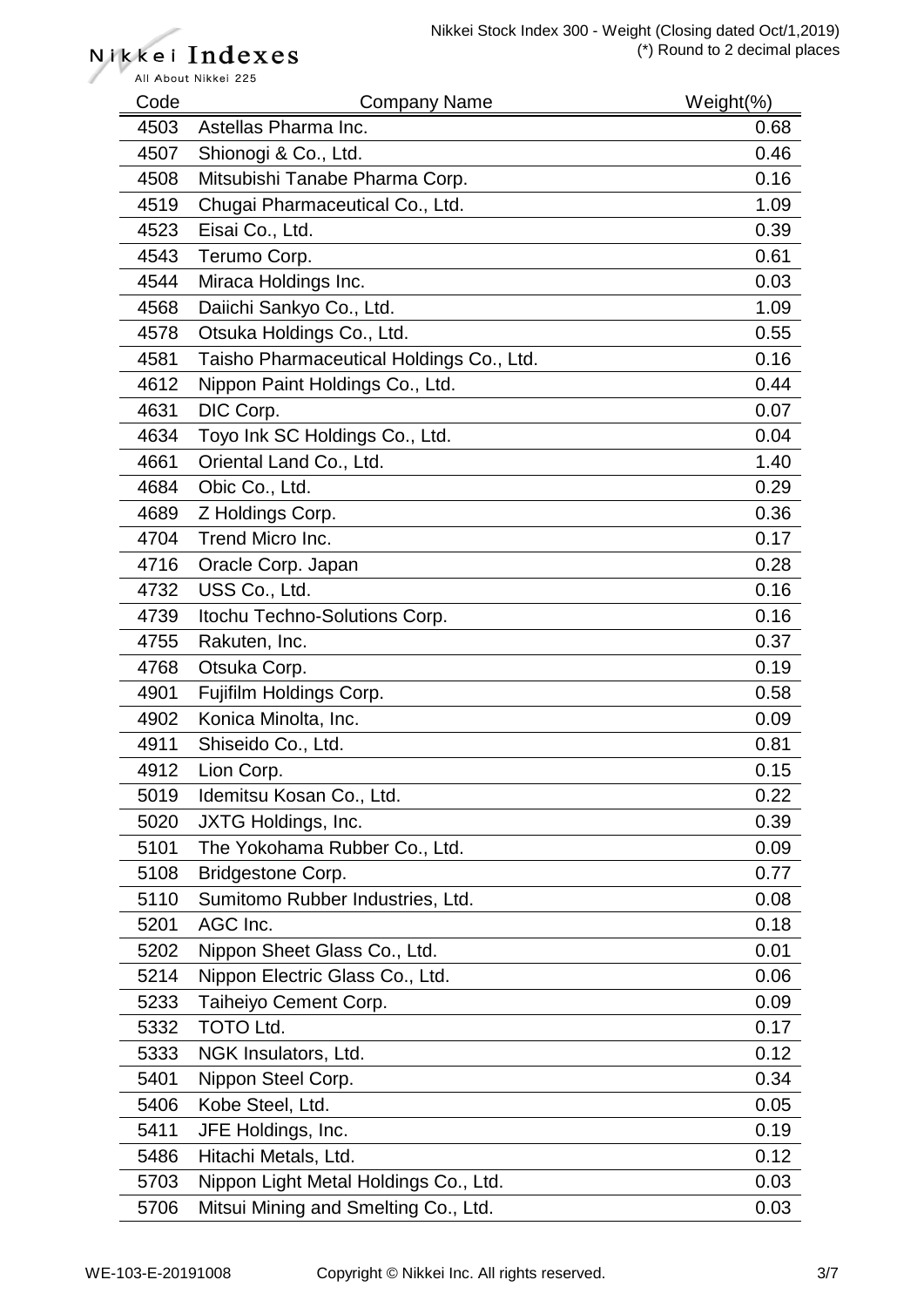| Code | <b>Company Name</b>                      | $Weight(\%)$ |
|------|------------------------------------------|--------------|
| 5711 | Mitsubishi Materials Corp.               | 0.09         |
| 5713 | Sumitomo Metal Mining Co., Ltd.          | 0.23         |
| 5714 | DOWA Holdings Co., Ltd.                  | 0.05         |
| 5715 | Furukawa Co., Ltd.                       | 0.01         |
| 5801 | Furukawa Electric Co., Ltd.              | 0.04         |
| 5802 | Sumitomo Electric Industries, Ltd.       | 0.26         |
| 5803 | Fujikura Ltd.                            | 0.03         |
| 5901 | Toyo Seikan Group Holdings, Ltd.         | 0.08         |
| 5929 | Sanwa Holdings Corp.                     | 0.07         |
| 5938 | LIXIL Group Corp.                        | 0.14         |
| 6098 | Recruit Holdings Co., Ltd.               | 1.35         |
| 6103 | Okuma Corp.                              | 0.05         |
| 6113 | Amada Holdings Co., Ltd.                 | 0.10         |
| 6178 | Japan Post Holdings Co., Ltd.            | 0.46         |
| 6201 | Toyota Industries Corp.                  | 0.49         |
| 6273 | SMC Corp.                                | 0.75         |
| 6301 | Komatsu Ltd.                             | 0.57         |
| 6302 | Sumitomo Heavy Industries, Ltd.          | 0.09         |
| 6305 | Hitachi Construction Machinery Co., Ltd. | 0.13         |
| 6326 | Kubota Corp.                             | 0.48         |
| 6361 | Ebara Corp.                              | 0.07         |
| 6367 | Daikin Industries, Ltd.                  | 0.98         |
| 6370 | Kurita Water Industries Ltd.             | 0.08         |
| 6371 | Tsubakimoto Chain Co.                    | 0.03         |
| 6383 | Daifuku Co., Ltd.                        | 0.17         |
| 6412 | Heiwa Corp.                              | 0.05         |
| 6436 | Amano Corp.                              | 0.06         |
| 6448 | Brother Industries, Ltd.                 | 0.12         |
| 6460 | Sega Sammy Holdings Inc.                 | 0.10         |
| 6471 | NSK Ltd.                                 | 0.12         |
| 6472 | NTN Corp.                                | 0.04         |
| 6473 | JTEKT Corp.                              | 0.10         |
| 6474 | Nachi-Fujikoshi Corp.                    | 0.03         |
| 6479 | Minebea Mitsumi Inc.                     | 0.18         |
| 6501 | Hitachi, Ltd.                            | 0.94         |
| 6503 | Mitsubishi Electric Corp.                | 0.75         |
| 6504 | Fuji Electric Co., Ltd.                  | 0.12         |
| 6594 | Nidec Corp.                              | 1.03         |
| 6701 | NEC Corp.                                | 0.28         |
| 6702 | Fujitsu Ltd.                             | 0.42         |
| 6752 | Panasonic Corp.                          | 0.52         |
| 6758 | Sony Corp.                               | 1.91         |
| 6762 | TDK Corp.                                | 0.30         |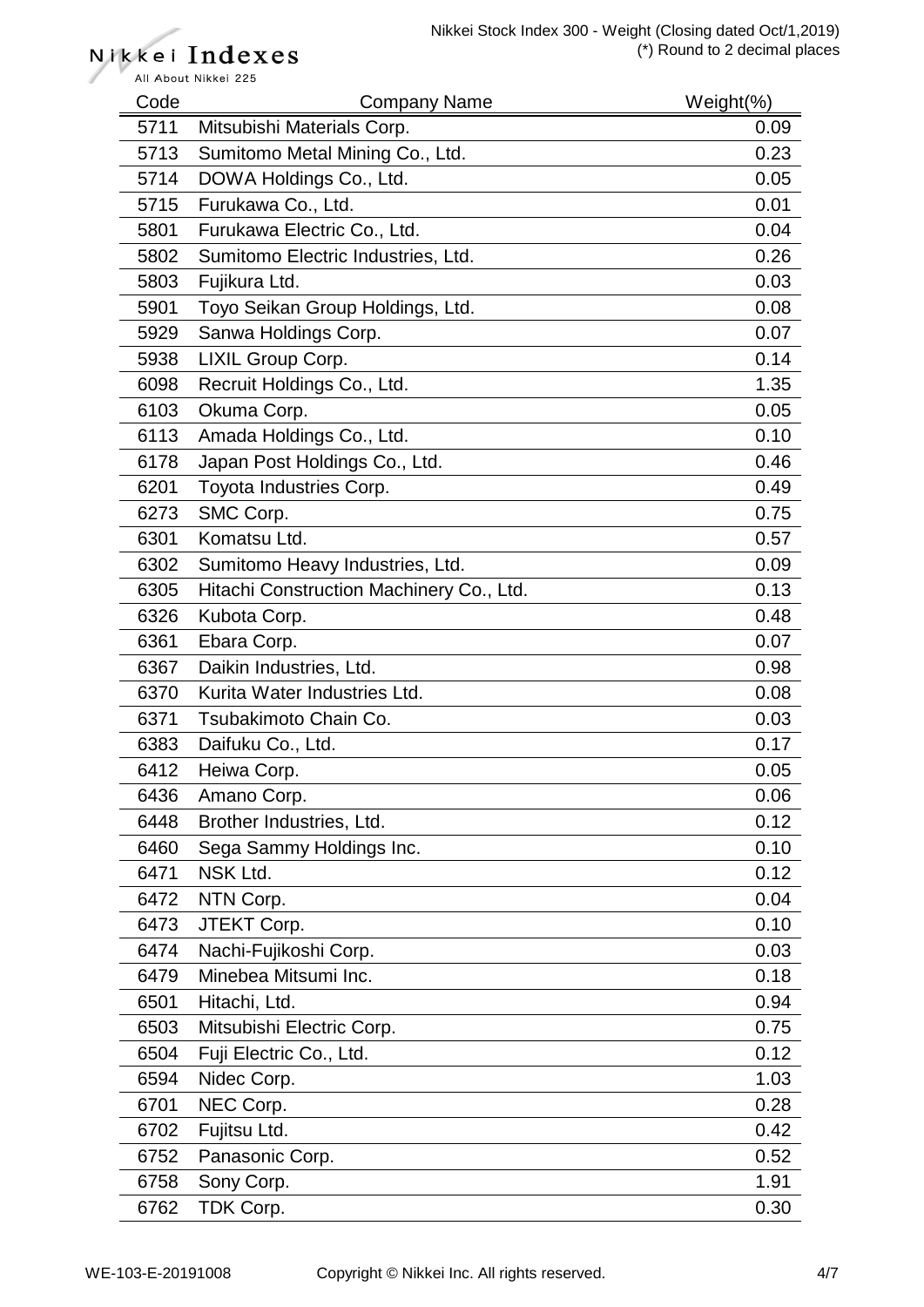# Nikkei Indexes

All About Nikkei 225 Code Company Name Weight(%) 6861 Keyence Corp. 2008 2009 1.95 6902 Denso Corp. 6902 0.90 6954 Fanuc Corp. 2008 2009 12:00:00 0.99 6971 Kyocera Corp. 0.60 6981 Murata Manufacturing Co., Ltd. 0.85 6988 Nitto Denko Corp. 0.20 7003 Mitsui E&S Holdings Co., Ltd. 0.02 7011 Mitsubishi Heavy Industries, Ltd. 0.34 7012 Kawasaki Heavy Industries, Ltd. 0.09 7013 IHI Corp. 0.09 7167 Mebuki Financial Group, Inc. **0.08** 0.08 7186 Concordia Financial Group, Ltd. 0.12 7201 Nissan Motor Co., Ltd. 0.69 7203 Toyota Motor Corp. 6.59 7224 ShinMaywa Industries, Ltd. 0.03 7267 Honda Motor Co., Ltd. 1.23 7309 Shimano Inc. 0.35 7453 Ryohin Keikaku Co., Ltd. 0.14 7532 Pan Pacific International Holdings Corp. 0.27 7701 Shimadzu Corp. 0.19 7731 Nikon Corp. 0.13 7733 Olympus Corp. 2006 2007 2012 2022 203 2047 7741 HOYA Corp. 0.80 7751 Canon Inc. 0.92 7752 Ricoh Co., Ltd. 0.17 7762 Citizen Watch Co., Ltd. 0.04 7832 Bandai Namco Holdings Inc. 0.34 7862 Toppan Forms Co., Ltd. 0.03 7911 Toppan Printing Co., Ltd. 6.16 7912 Dai Nippon Printing Co., Ltd. 0.21 7915 Nissha Co., Ltd. 0.01 7936 Asics Corp. 0.08 7951 Yamaha Corp. 0.22 7956 Pigeon Corp. **0.13** 7966 Lintec Corp. 0.04 7974 Nintendo Co., Ltd. 1.27 7981 Takara Standard Co., Ltd. 0.03 7984 Kokuyo Co., Ltd. 0.05 7994 Okamura Corp. **0.03** 8001 Itochu Corp. 0.85 8002 Marubeni Corp. 0.30 8015 Toyota Tsusho Corp. **0.30** New York 10.30 8016 Onward Holdings Co., Ltd. 6.02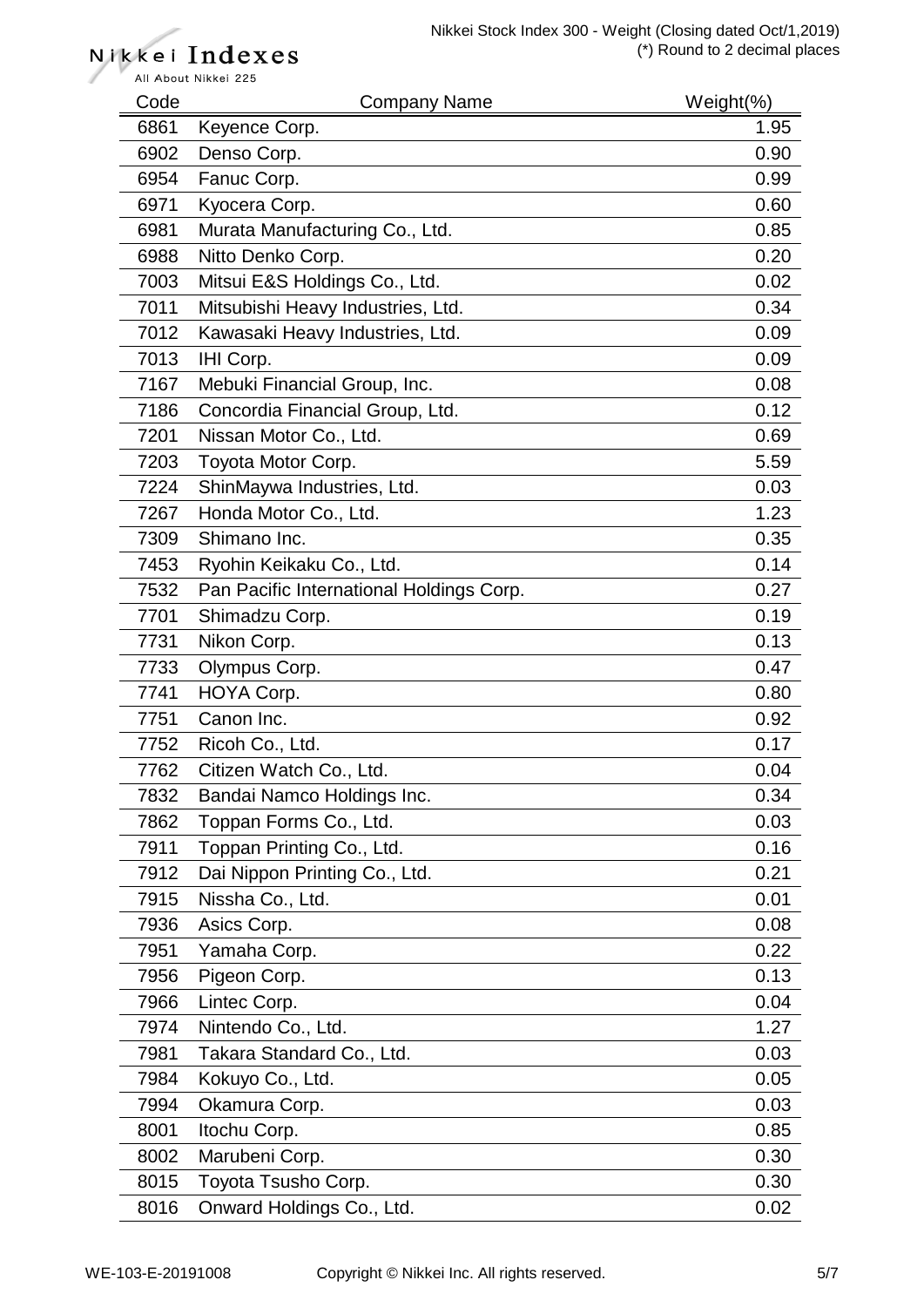All About Nikkei 225 Code Company Name Weight(%) 8028 Familymart Co., Ltd. 6.6 and 7.31 8031 Mitsui & Co., Ltd. 0.73 8035 Tokyo Electron Ltd. 6.82 8053 Sumitomo Corp. 0.51 8056 Nihon Unisys, Ltd. 6.09 8058 Mitsubishi Corp. 2008 1.00 8060 Canon Marketing Japan Inc. **0.08** and 0.08 8088 Iwatani Corp. 6.04 8113 Unicharm Corp. 0.50 8136 Sanrio Co., Ltd. 0.04 8227 Shimamura Co., Ltd. 0.08 8233 Takashimaya Co., Ltd. 0.05 8242 H2O Retailing Corp. **0.04** Corp. 0.04 8252 Marui Group Co., Ltd. 0.12 8253 Credit Saison Co., Ltd. 0.06 8267 Aeon Co., Ltd. 0.42 8273 Izumi Co., Ltd. 0.07 8306 Mitsubishi UFJ Financial Group, Inc. 1.79 8308 Resona Holdings, Inc. 6. 2012 12:30:30 12:30 12:30 12:30 12:30 12:30 12:30 12:30 12:30 12:30 12:30 12:30 8309 Sumitomo Mitsui Trust Holdings, Inc. 6309 Sumitomo Mitsui Trust Holdings, Inc. 8316 Sumitomo Mitsui Financial Group, Inc. 1.21 8331 The Chiba Bank, Ltd. 0.11 No. 12 and 13 and 13 and 14 and 15 and 16 and 16 and 16 and 16 and 16 and 16 and 16 and 16 and 16 and 16 and 16 and 16 and 16 and 16 and 16 and 16 and 16 and 16 and 16 and 16 and 16 and 16 an 8354 Fukuoka Financial Group, Inc. **0.09** 0.09 8355 The Shizuoka Bank, Ltd. 6. 2012 12:00:00 12:00:00 12:00:00 12:00:00 12:00:00 12:00:00 12:00:00 12:00:00 12:00:00 12:00:00 12:00:00 12:00:00 12:00:00 12:00:00 12:00:00 12:00:00 12:00:00 12:00:00 12:00:00 12:00:00 12:00 8411 Mizuho Financial Group, Inc. 1.00 8570 Aeon Financial Service Co., Ltd. 0.08 8572 Acom Co., Ltd. 0.16 8586 Hitachi Capital Corp. 2008 12:30 12:30 12:30 12:30 12:30 12:30 12:30 12:30 12:30 12:30 12:30 12:30 12:30 8591 Orix Corp. 0.51 8593 Mitsubishi UFJ Lease & Finance Co., Ltd. 0.14 8601 Daiwa Securities Group Inc. **0.20** 0.20 8604 Nomura Holdings, Inc. 6. 2012 12:39 8630 Sompo Holdings, Inc. 6.6 and 1.40 8697 Japan Exchange Group, Inc. **1998** Contract 10.22 8725 MS&AD Insurance Group Holdings, Inc. 1988 1999 10:49 8750 Dai-Ichi Life Holdings, Inc. 6. 2012 12:30 0.48 8766 Tokio Marine Holdings, Inc. 6.6 Tokio Marine Holdings, Inc. 8801 Mitsui Fudosan Co., Ltd. 0.62 8802 Mitsubishi Estate Co., Ltd. 0.69 8830 Sumitomo Realty & Development Co., Ltd. 6830 Sumitomo Realty & Development Co., Ltd. 8905 Aeon Mall Co., Ltd. 0.09 9001 Tobu Railway Co., Ltd. 6.18 9005 Tokyu Corp. 2005 2009 12:00:00 0.30

Nikkei Indexes